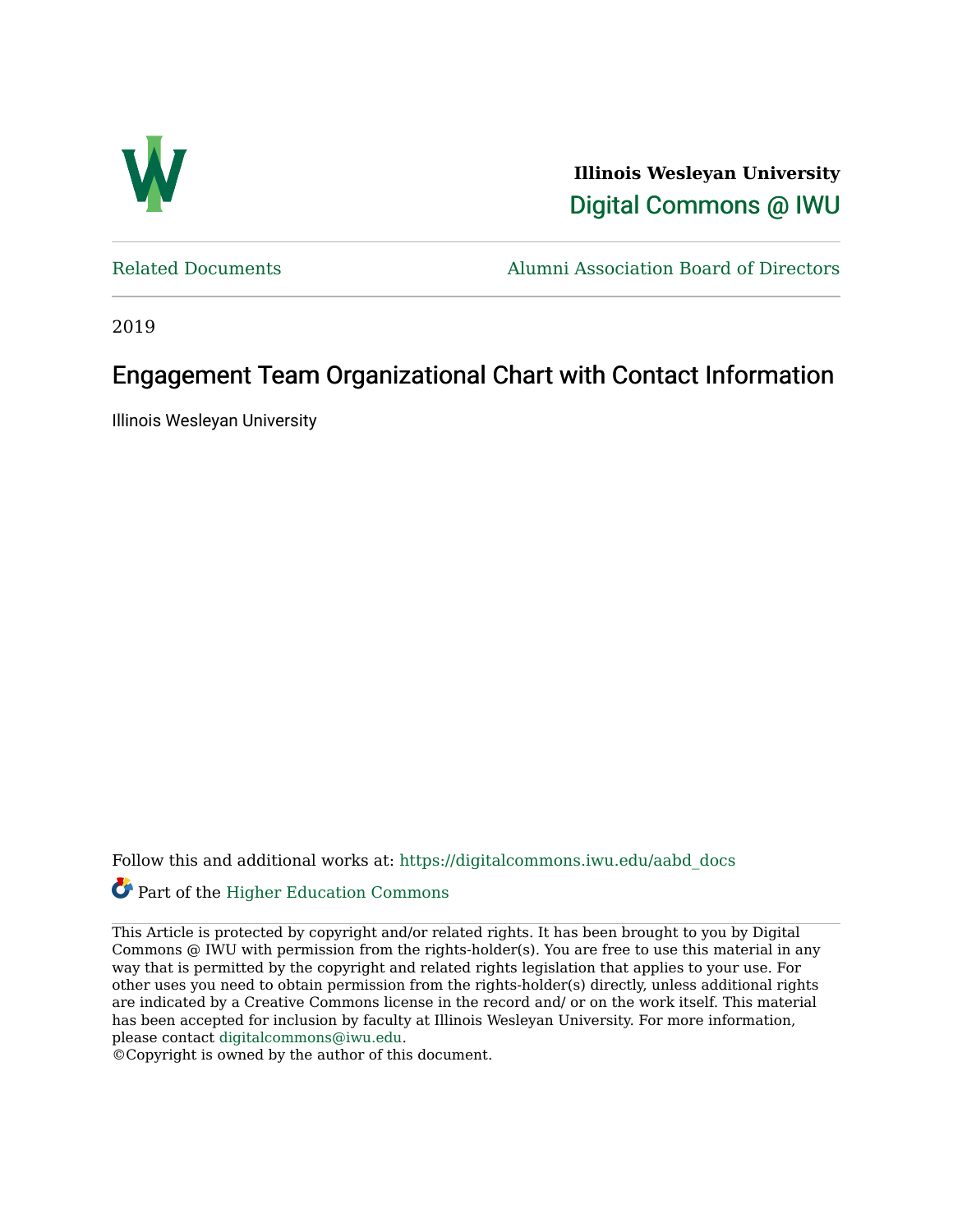

## **Engagement Team**